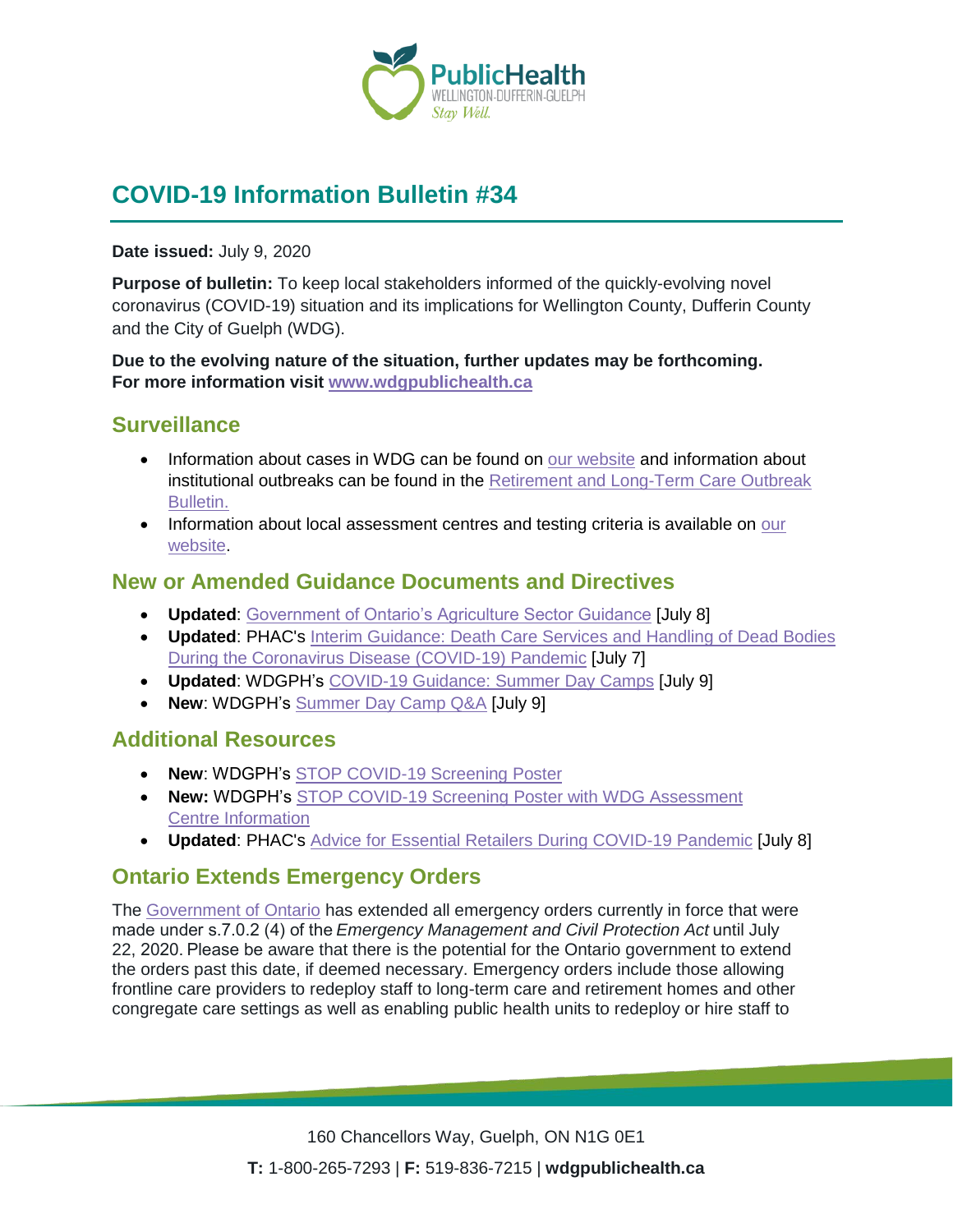

support case management and contact tracing. A full list of emergency orders can be found [here.](https://www.ontario.ca/page/emergency-information?_ga=2.113397895.1499373585.1589204859-1123331746.1579028832)

#### **Announcements and Changes to Services**

- On July 8, the [Government of Ontario](https://news.ontario.ca/opo/en/2020/07/ontario-starting-down-the-path-to-growth-renewal-and-economic-recovery-1.html) introduced the COVID-19 Economic Recovery Act, proposed legislation that lays the foundation to restart jobs and development, strengthen communities and create opportunity for people in every region of the province.
- On July 8, the [Government of Ontario](https://news.ontario.ca/mto/en/2020/07/ontario-makes-it-easier-for-truck-drivers-to-get-tested-for-covid-19.html) announced the piloting of a new system that will make it easier for truck drivers to access COVID-19 testing through a partnership with DriverCheck.
- On July 7, the [Government of Canada](https://www.canada.ca/en/employment-social-development/news/2020/07/service-canada-begins-the-gradual-and-safe-reopening-of-in-person-locations-across-the-country.html) announced the gradual and safe reopening of up to 90 Service Canada Centres across the country.
- On July 6, the [Government of Canada](https://www.canada.ca/en/employment-social-development/news/2020/07/canadian-seniors-to-receive-one-time-tax-free-payment-this-week.html) announced that seniors eligible for the Old Age Security (OAS) pension, the Guaranteed Income Supplement (GIS), or Allowances will receive a one-time, tax-free payment this week to help with extra costs during the pandemic.

## *Ongoing COVID-19 Action*

## **COVID-19 Testing**

Please go to an [Assessment Centre](https://wdgpublichealth.ca/your-health/covid-19-information-public/assessment-centres-wdg) to get tested. Public Health **DOES NOT** provide testing. No referral is needed. **Bring your health card to the assessment centre** (if you have one). It is OK if it is expired. Presenting your health card allows you to:

- Check your test results online. Public Health only calls those who test positive.
- Be treated or prescribed medication for other respiratory conditions if needed and if this option is available at your assessment centre.
- Move through the testing process faster.

Further instruction will be provided by the clinician at the assessment centre based on individual assessment. Be prepared for increased wait times at the assessment centres.

## **Face Coverings Required for Commercial Businesses in WDG**

Dr. Nicola Mercer, Medical Officer of Health, has issued an order under Section 22 of the *Health Protection and Promotion Act*.

What this means:

• A face covering is required for any customer, patron, employee or visitor when entering and while on the premises of any commercial establishment in the WDG region, effective 12:01 a.m. on June 12, 2020. The order will be in effect until rescinded.

For more details on the order and frequently asked questions, [visit our website](https://www.wdgpublichealth.ca/your-health/covid-19-information-public/face-coverings-class-order-and-faqs) or contact our call centre at 519-822-2715 ext. 4020.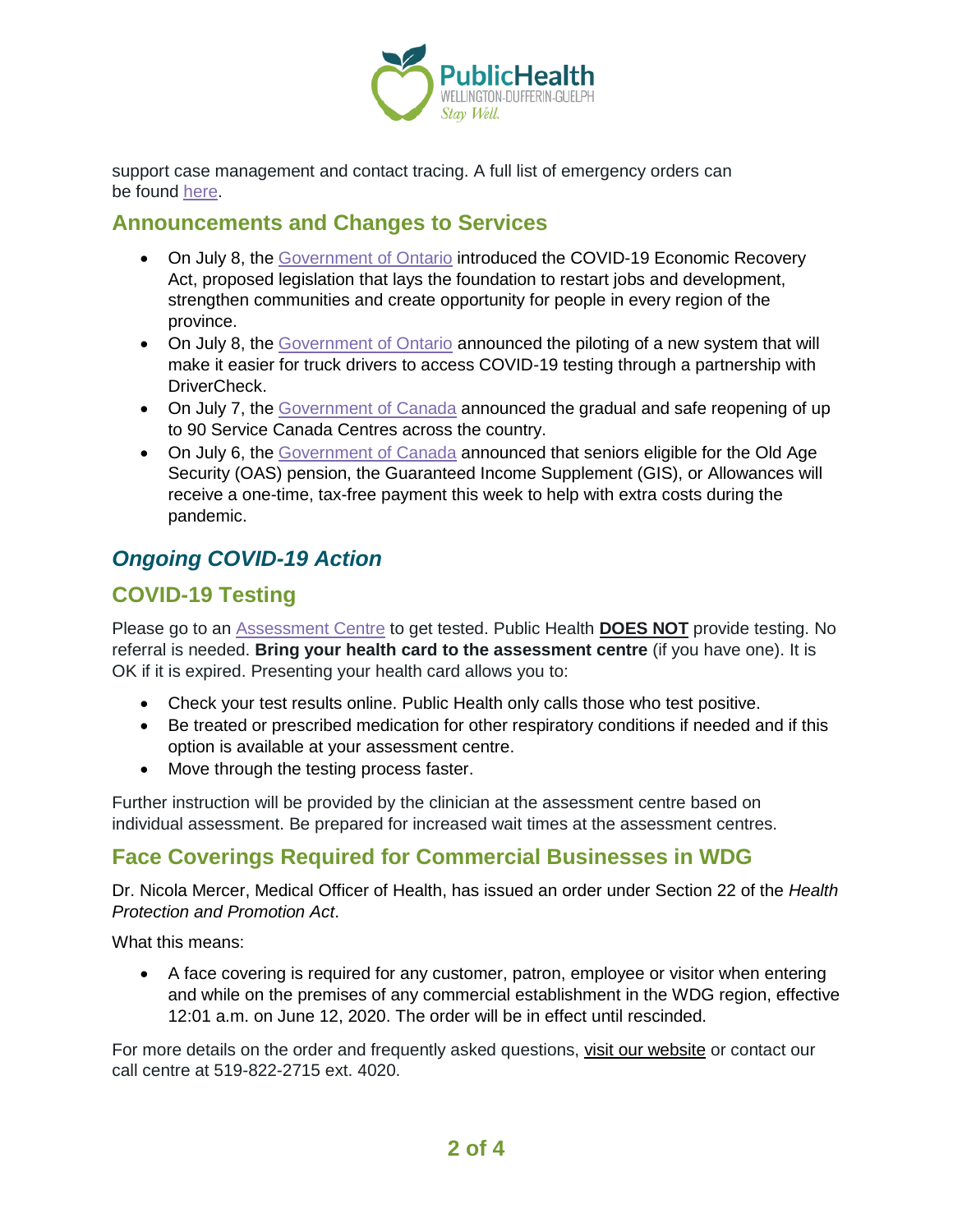

Individuals who may be exempted from this Order:

- Children under the age of two years.
- Children under the age of five years (either chronologically or developmentally) who refuse to wear a face covering and cannot be persuaded to do so by their caregiver.
- People whose ability to breathe is in any way inhibited by the face covering.
- People that have any other medical reason they cannot wear a face covering safely, such as, but not limited to, respiratory disease, cognitive difficulties or difficulties in hearing or processing information.

Learn more about the [wear and care of face coverings.](https://www.wdgpublichealth.ca/your-health/covid-19-information-public/face-coverings-class-order-and-faqs/wear-and-care-face)



## **Guidelines for Reopening**

Don't forget to check out the ever-evolving updates about reopening on our website.

Quick Links:

- [General Workplaces and Businesses](https://www.wdgpublichealth.ca/your-health/covid-19-information-workplaces-and-living-spaces/workplaces-and-businesses)
- [Food Premises and Events](https://wdgpublichealth.ca/your-health/covid-19-information-workplaces-and-living-spaces/food-premises-and-events)
- [Child Care Providers](https://www.wdgpublichealth.ca/your-health/covid-19-information-workplaces-and-living-spaces/child-care-providers)
- [Summer Day Camps](https://www.wdgpublichealth.ca/your-health/covid-19-information-workplaces-and-living-spaces/summer-day-camp-providers)
- [Personal Service Settings](https://www.wdgpublichealth.ca/your-health/covid-19-information-workplaces-and-living-spaces/personal-service-settings)
- Recreational [Water Facilities](https://www.wdgpublichealth.ca/your-health/covid-19-information-workplaces-and-living-spaces/recreational-water-facilities)
- [Water Quality for Reopening Buildings](https://wdgpublichealth.ca/your-health/covid-19-information-workplaces-and-living-spaces/water-quality-reopening-buildings)
- [Sport and Recreation Settings](https://wdgpublichealth.ca/your-health/covid-19-information-workplaces-and-living-spaces/sport-and-recreation-settings)



## **Physical Distancing Floor Decals**

- WDG Public Health has physical distancing floor decals available for community partners to use at their locations.
- If you would like decals, please contact Meghan Wiles via email at [meghan.wiles@wdgpublichealth.ca](https://wdgpublichealth.sharepoint.com/sites/IMS-NovelCoronavirus/Shared%20Documents/General/Communications/COVID-19/Stakeholders/COVID-19%20Information%20Bulletin/Bulletin%2018/meghan.wiles@wdgpublichealth.ca)